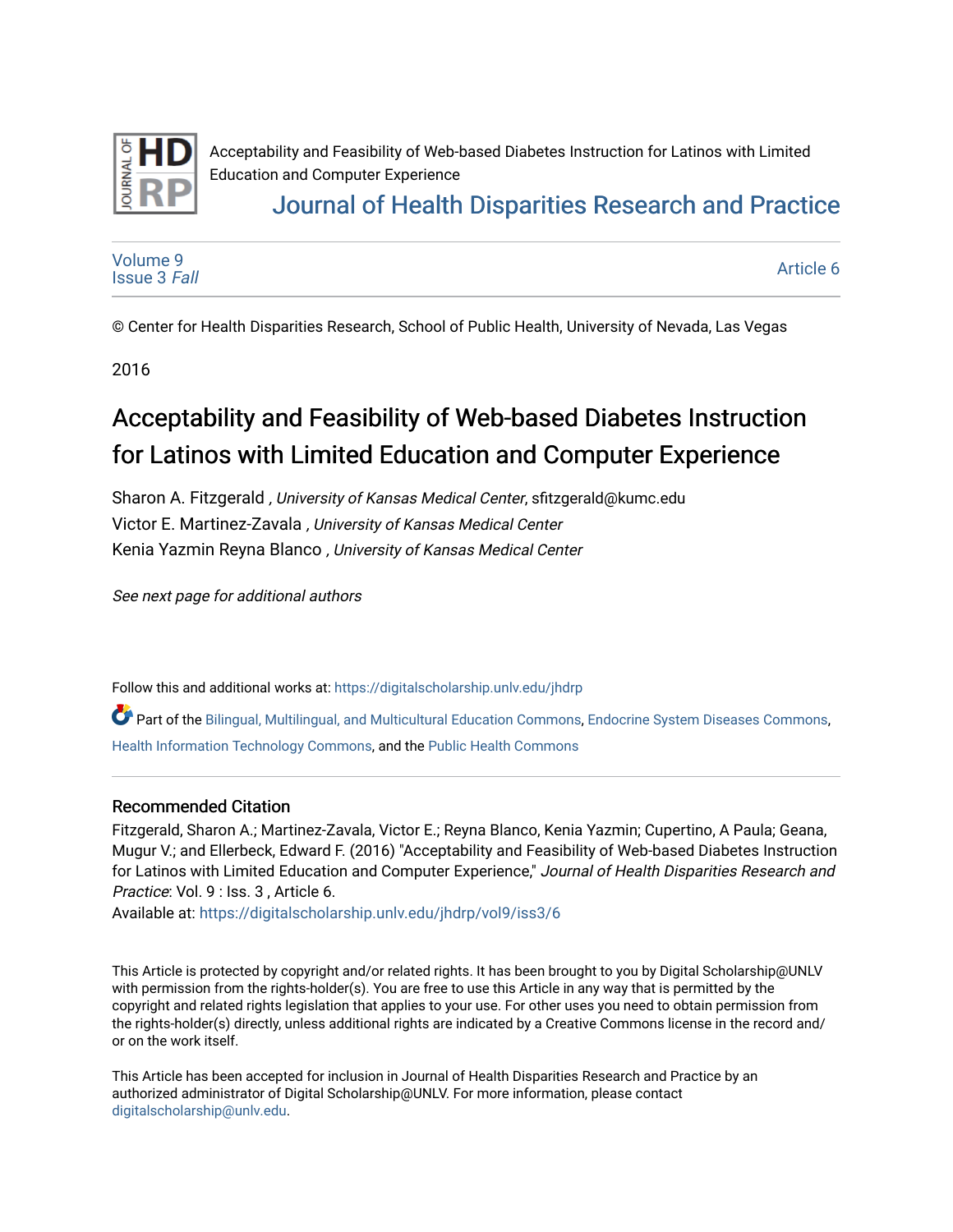## Abstract

Introduction: The internet offers an important avenue for developing diabetes self-management skills, but many Latinos have limited experience with computer-based instruction.

Objective: To evaluate the feasibility and acceptability of delivering a web-based diabetes education program in a computer classroom for Spanish-speaking Latinos.

Methods: Spanish-speaking Latinos (n=26) attended two classroom sessions to learn computer skills while navigating a web-based diabetes education platform. Diabetes knowledge was assessed before and after the intervention; structured interviews were completed to assess program acceptability.

Results: Half of participants (50%) had not previously used a computer. Post-intervention, diabetes knowledge improved significantly (p=.001). The majority of participants (86%) indicated a preference for web-based instruction as a stand-alone program or as an adjunct to traditional classroom training, particularly citing the advantage of being able to engage the material at their own pace.

Conclusion: With limited support, Latinos with minimal computer experience can effectively engage in web-based diabetes education.

#### Keywords

Education; Diabetes; Latino; Internet

#### Cover Page Footnote

We are grateful for the recommendations and clinical expertise contributed to this trial by Miriam Muñoz, Andros Garcia Saldivar, Adam Garcia, Alejandro Guitierrez Ocampo, Cara Katzer, Ann Walker, Sweta Anil Patel, and Johana Bravo.

## Authors

Sharon A. Fitzgerald, Victor E. Martinez-Zavala, Kenia Yazmin Reyna Blanco, A Paula Cupertino, Mugur V. Geana, and Edward F. Ellerbeck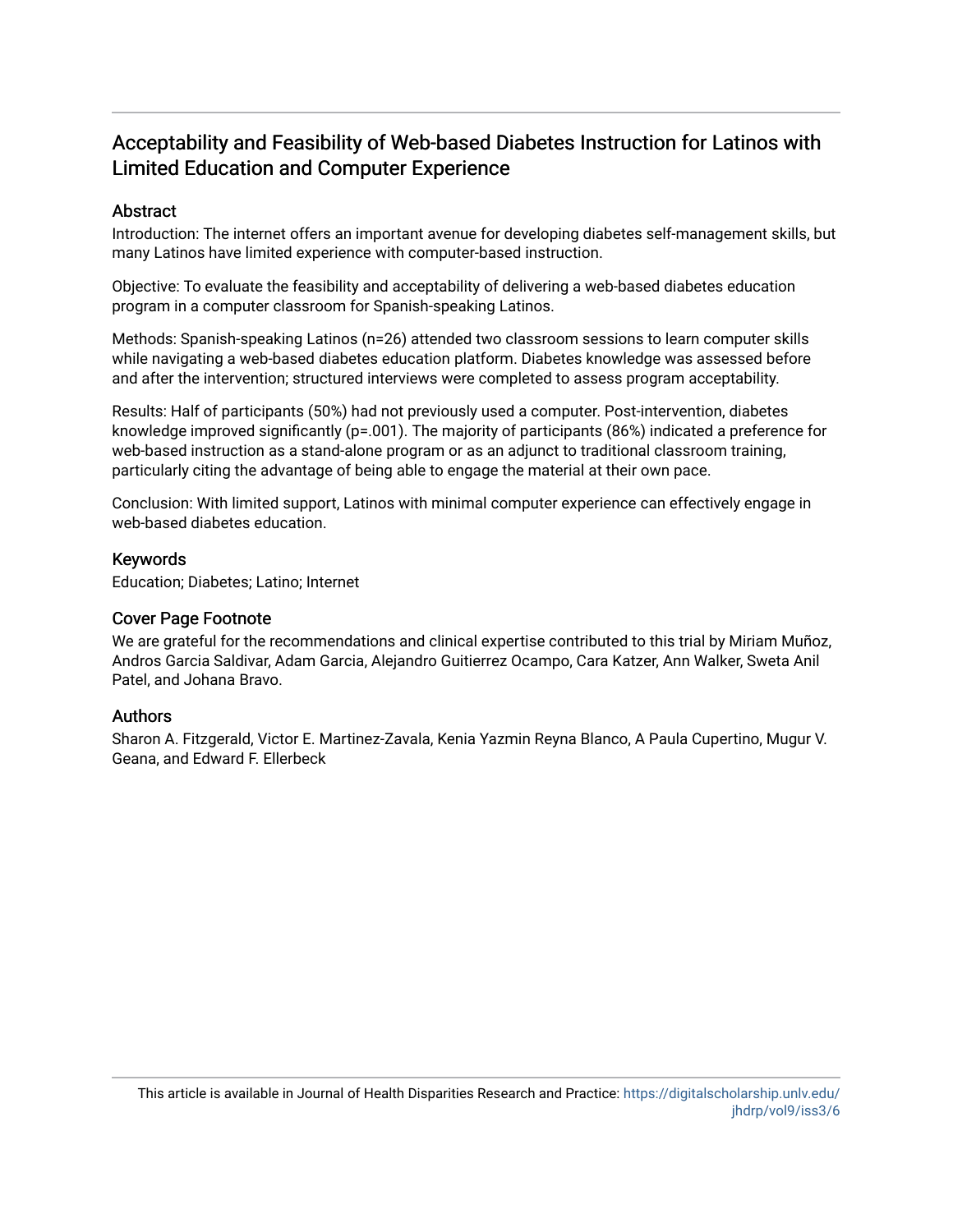

# **Journal of Health Disparities Research and Practice Volume 9, Issue 3, Fall 2016, pp. 94 - 102**

© 2011 Center for Health Disparities Research School of Community Health Sciences University of Nevada, Las Vegas

# **Acceptability and Feasibility of Web-based Diabetes Instruction for Latinos with Limited Education and Computer Experience**

Sharon A. Fitzgerald, MPH, University of Kansas Medical Center Victor E. Martinez Zavala, MD, University of Kansas Medical Center Kenia Yazmin Reyna Blanco, MD, University of Kansas Medical Center A. Paula Cupertino, PhD, University of Kansas Medical Center Mugur V. Geana, MD, PhD, University of Kansas Edward F. Ellerbeck, MD, MPH, University of Kansas Medical Center

# **ABSTRACT**

Introduction: The internet offers an important avenue for developing diabetes self-management skills, but many Latinos have limited experience with computer-based instruction.

Objective: To evaluate the feasibility and acceptability of delivering a web-based diabetes education program in a computer classroom for Spanish-speaking Latinos.

Methods: Spanish-speaking Latinos (n=26) attended two classroom sessions to learn computer skills while navigating a web-based diabetes education platform. Diabetes knowledge was assessed before and after the intervention; structured interviews were completed to assess program acceptability.

Results: Half of participants (50%) had not previously used a computer. Post-intervention, diabetes knowledge improved significantly  $(p=.001)$ . The majority of participants (86%) indicated a preference for web-based instruction as a stand-alone program or as an adjunct to traditional classroom training, particularly citing the advantage of being able to engage the material at their own pace.

Conclusion: With limited support, Latinos with minimal computer experience can effectively engage in web-based diabetes education.

**Keywords:** Education; Diabetes; Latino; Internet

# **INTRODUCTION**

Diabetes disproportionately affects the 54 million Latinos living in the United States. It is estimated that 12.8% of Latinos are affected by diabetes, compared to 9.3% of the general population (US Census Bureau, 2014; Centers for Disease Control, 2014). Many Latinos face substantial barriers to acquiring the education and skills that needed to successfully manage their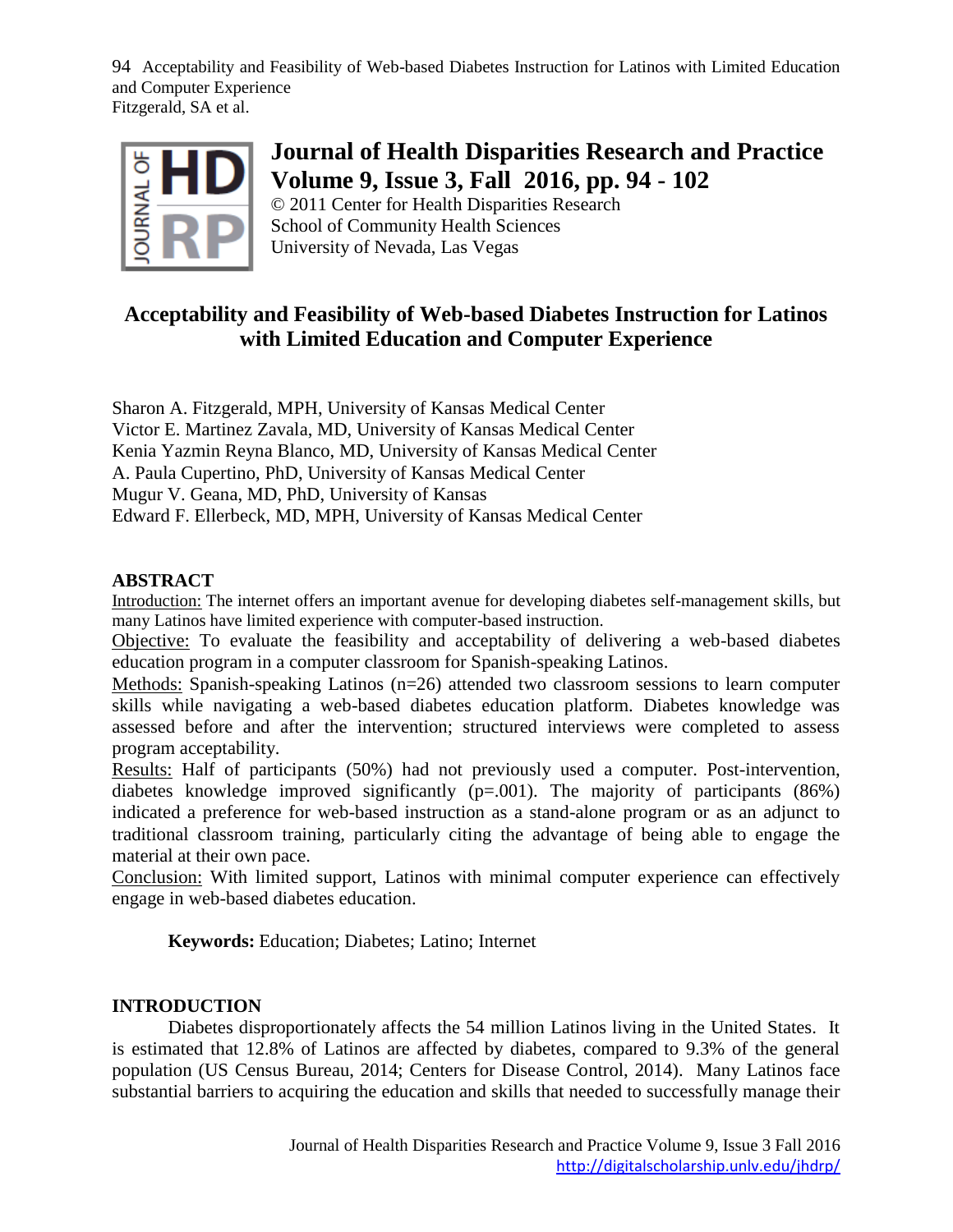diabetes. Latinos are more likely than non-Hispanic whites to be uninsured with less access to traditional diabetes education programs offered by health care providers. Moreover, language barriers and lower levels of education and health literacy place additional barriers to receiving diabetes education (Centers for Disease Control, 2014).

Patients are increasingly looking to the web for health information, (Free et al., 2013; Krishna & Boren, 2008; Krishna, et al., 2010; Lopez et al., 2013; Peña-Purcell, 2008). Webbased education has the potential to reach a large audience of patients with diabetes regardless of insurance status, and allows for self-paced, learner-centered instruction. These programs can be accessed when needed, not only by patients, but also by caregivers and other family members who can provide critical support for diabetes management. Unfortunately, there is a paucity of culturally and linguistically appropriate websites that offer comprehensive diabetes education for the growing community of Latinos with Type 2 diabetes (Ramadas, 2011). Even if such websites did exist, many Spanish-speaking adults in the United States have limited experience using computers (Lopez et al., 2013), so it is unknown if they would be interested in or able to use this platform for learning.

The *Juntos Controlamos la Diabetes* (Together We Control Diabetes) website was developed to provide culturally and linguistically appropriate diabetes education to patients with diabetes, as well as their caregivers and family members. The development and structure of this website has been described previously (Fitzgerald et al., 2013). The website was not designed to completely replace traditional face-to-face diabetes education, but rather to serve as a supplemental tool for provider-delivered educational program. Furthermore, it was envisioned to be used by *promotores de salud*, community health workers, working to improve health literacy and education among the Hispanic and Latino community (US Department of Health and Human Services, 2013).

The purpose of this study was to evaluate the feasibility and acceptability of delivering a Web-based diabetes education program in a computer classroom format for Spanish-speaking Latinos in need of information on diabetes management.

## **METHODS**

## Designing theWeb-based instructional platform.

The *Juntos Controlamos la Diabetes* Web site has been described elsewhere (Fitzgerald et al., 2013). In brief, it is a Spanish-language website that was designed by the study team to follow the American Association of Diabetes Educators framework for supporting diabetes selfcare behaviors (American Association of Diabetes Educators, 2013).

It uses the concept of a conversational road map, often used to facilitate in-person diabetes education. Conversation map tools have been shown to improve diabetes self-care practices and reduce negative attitudes toward diabetes (Merck & Co, Inc., 2011; Reaney & Eichorst, 2012). Content was developed using the National Standards for Diabetes Self-Care Management Education (DSME) (Funnell et al., 2012) and the American Association of Diabetes Educators 7 Self-Care Behaviors (AADE7) (American Association of Diabetes Educators, 2013). Local diabetes educators, physicians, and community health workers worked together to determine 9 important basic competencies, each placed into its own website section: (1) what is diabetes?; (2) healthy eating; (3) being active; (4) self-monitoring; (5) medications; (6) avoiding complications/reducing risk; (7) local clinics and services; (8) myths related to diabetes; and (9) self-management goals.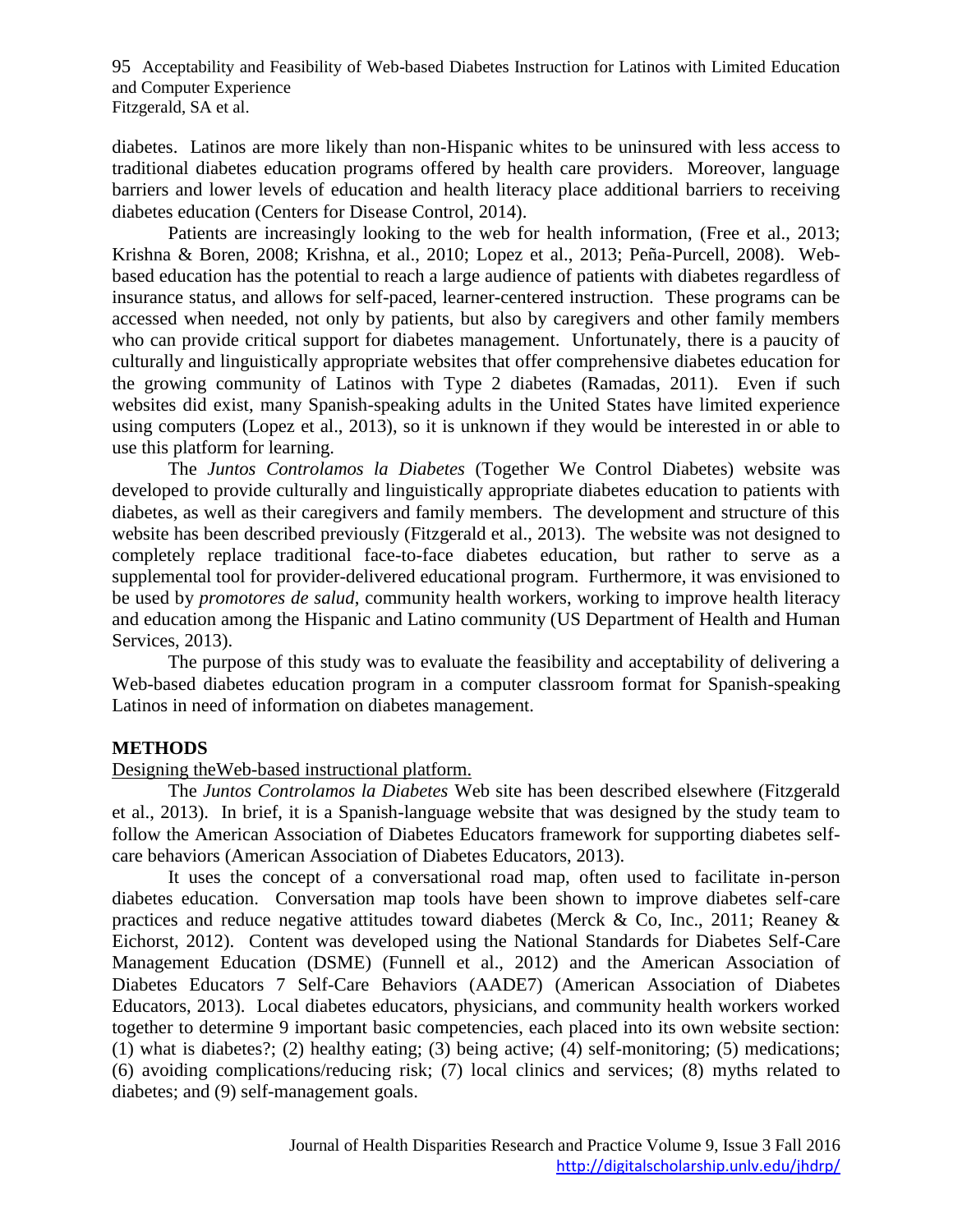The majority of the content within each section was delivered through brief 3-5 minute Spanish-language videos designed for participants with limited literacy. Printable flyers and text information were also available. After viewing each video, participants had the option to use interactive self-assessment tools to assess their learning as they progressed through the Web site. Setting, participants and procedures.

Participants were recruited from a list of patients with, or at high risk for diabetes identified at a local health fair for Spanish-speakers in the local metropolitan area. Twenty-six Spanishspeaking members of the Latino community with diabetes, at high risk for diabetes, or caregivers of those with diabetes were invited to attend two sessions to test the website. Sessions were held in a computer lab in the biomedical library at a university medical center. Spanish-speaking physicians and study staff obtained informed consent from each participant, and guided them to a computer already open to the Web site home page. Participants were encouraged to begin browsing the site at their own pace. Several participants who had not used a computer in the past received brief, individualized instruction on how to navigate the site. Physicians and staff were available to answer any questions participants had about content or site navigation.

Participants were given two hours to browse the Web site, although most finished between 30 to 90 minutes. The project was approved the University of Kansas Medical Center's institutional review board.

# Measures

At baseline, participants provided basic demographic information. Participants were also asked diabetes knowledge questions and about their diabetes self-care activities in the past seven days (Toobert et al., 2000). To minimize bias related to repeated testing with the same instrument, we developed two distinct versions of a diabetes knowledge assessment instrument similar in content to the Diabetes Knowledge Test (Collins, et al., 2011; Fitzgerald et al., 1998) and SKILLD (Spoken Knowledge in Low Literacy in Diabetes) scale (Garcia, et al., 2014). Each version contained 11 knowledge questions. Participants were randomly assigned to complete one version at baseline and the second after completion of the program.

Upon completion of the program, participants were asked to rate all content they viewed (up to 32 items) on a 5-point Likert scale (*1, did not like at all* to *5, liked very much*). They also completed a structured interview inquiring about their preferred method of diabetes education (in person, website, or combination). They were also asked to provide reasons for their preference. Data Analysis

Study data were managed using REDCap electronic data capture tools hosted at University of Kansas Medical Center (Harris et al., 2009). Data were analyzed using IBM Statistics for Windows, Version 21.0 (IBM Corp., Armonk, NY). Demographic characteristics were summarized using frequencies and descriptive statistics. Differences between computer users and computer novices were examined using independent sample t-tests and chi-square analyses where appropriate. Descriptive statistics were used to calculate means for satisfaction of website content. Differences between pre-assessment and post assessment self-care and knowledge scores were analyzed using paired sample t-tests. Knowledge was analyzed for all study participants, while self-care activities were limited to those with physician diagnosed type 2 diabetes. Binary logistic regression was completed to determine the likelihood of computer users preferring an online platform.

Content analysis methods were used to classify responses to open-ended questions. Responses to open-ended questions were sorted into mutually exclusive themes by two members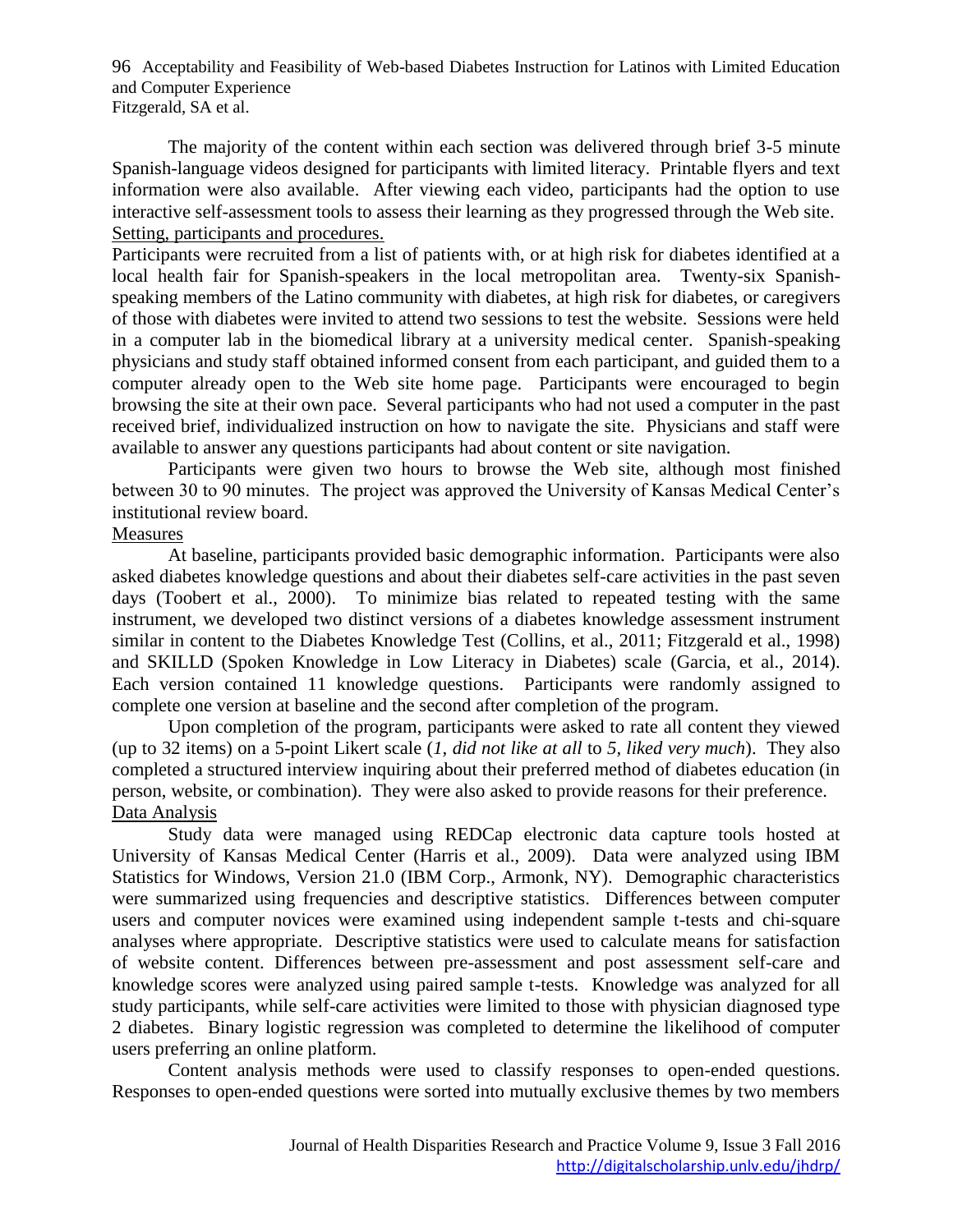of the research team, who worked independently. They then met to check for agreement in coding. Frequencies were used to summarize the mutually exclusive response themes.

# **RESULTS**

Of the 26 participants attending the first session, 13 (50%) were computer novices, although 16 (62%) reported having a computer and internet access at home. Participants were evenly divided by gender. The majority had less than a high school education (42%), did not have health insurance (85%), and did not have a primary health care provider (89%). Over half of the participants (54%) reported having physician diagnosed type 2 diabetes. Other participants were at high risk for developing diabetes or were caregivers of participants with diabetes. (Table 1) There were no statistically significant differences for baseline knowledge scores between computer uses and computer novices.

| Table 1. Characteristics of participants testing the Juntos Controlamos la Diabetes Web site. |              |               |             |         |
|-----------------------------------------------------------------------------------------------|--------------|---------------|-------------|---------|
| <b>Characteristic</b>                                                                         | All          | Computer      | Computer    |         |
|                                                                                               | participants | <b>Novice</b> | <b>User</b> | p-value |
|                                                                                               | $(n=26)$     | $(n=13)$      | $(n=13)$    |         |
| Age in years, mean, (SD)                                                                      | 49.2(9.8)    | 51.9(9.3)     | 46.5(9.9)   | 0.17    |
| Male, $n$ $(\%)$                                                                              | 13(50.0)     | 7(53.8)       | 6(46.2)     | 0.70    |
| Health Insurance, n (%)                                                                       | 4(15.4)      | 0(0.0)        | 4(30.8)     | $0.03*$ |
| Has a primary provider                                                                        | 3(11.5)      | 1(7.6)        | 2(15.4)     | 0.47    |
| Less than high school<br>graduate, $n$ $(\%)$                                                 | 11(42.3)     | 8(61.5)       | 3(23.1)     | 0.15    |
| Physician diagnosed type 2<br>diabetes, $n$ $(\%)$                                            | 14(53.8)     | 7(53.8)       | 7(53.8)     | 1.00    |
| Preassessment diabetes<br>knowledge score, m (SD)                                             | 4.6(2.2)     | 4.4(1.9)      | 4.5(2.3)    | 0.34    |

Twenty-two (85%) participants returned for a second session and follow-up assessment. The percentage of computer users vs computer novices remained even, at 50% in each group. After further navigation of the website during the second visit, these participants demonstrated significantly greater knowledge about diabetes and diabetes self-care, answering an average of 1.9 more out of 11 questions correctly on the post-assessment (p=.001). Participants also showed increased number of days completing diabetes self-care activities after viewing the Web site, although only days of foot examination increased to statistical significance (Table 2).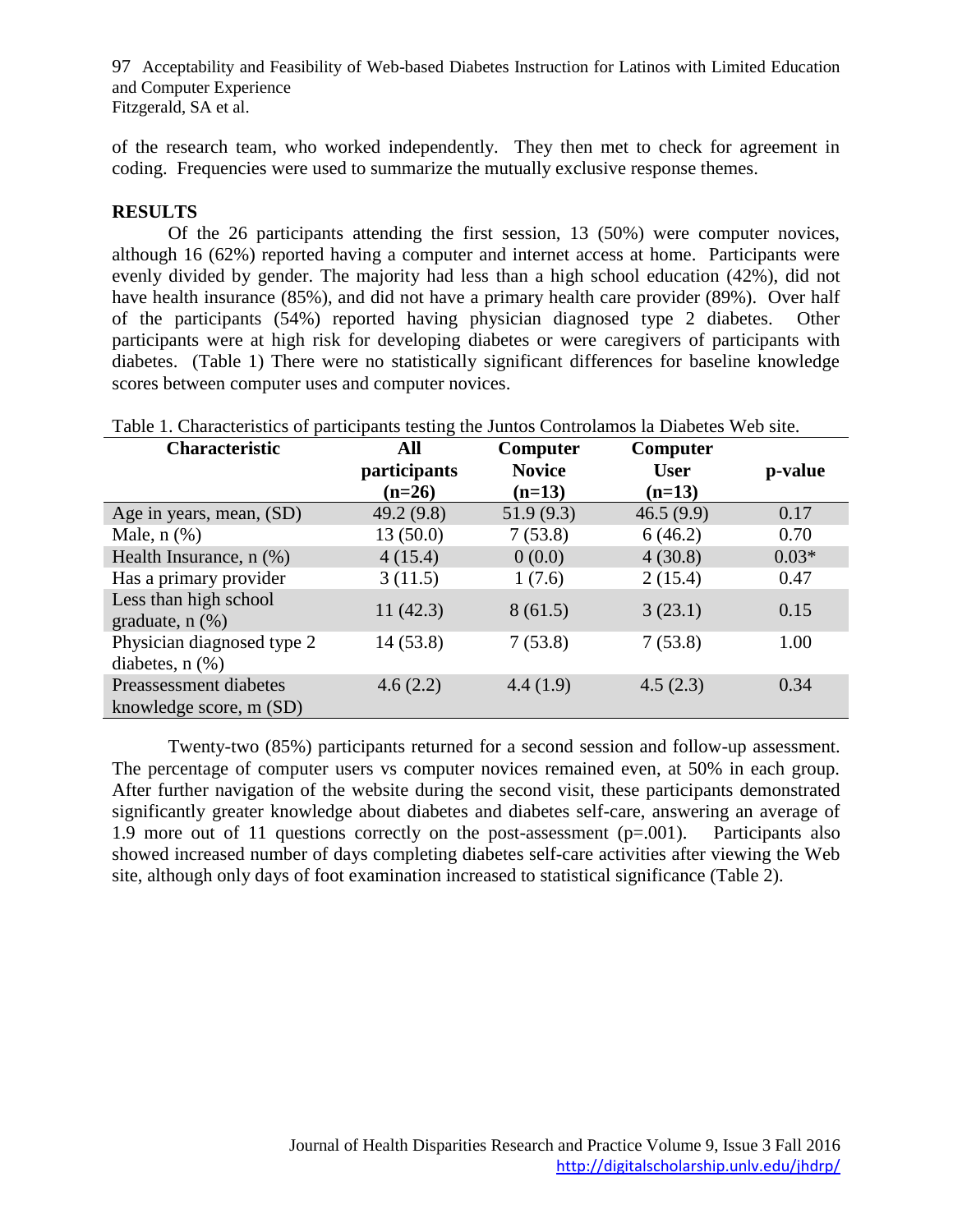| <b>Instrument</b>                                                                                                | <b>Pre-test</b><br>Mean (SD) | Post test<br>Mean (SD) | p-value |  |
|------------------------------------------------------------------------------------------------------------------|------------------------------|------------------------|---------|--|
| Knowledge <sup>1*</sup>                                                                                          | 4.6(2.2)                     | 6.5(2.6)               | 0.001   |  |
| Summary of Diabetes Self-care Activities <sup>2</sup>                                                            |                              |                        |         |  |
| Days with 30 minutes of exercise                                                                                 | 1.2(1.3)                     | 2.1(2.2)               | 0.06    |  |
| Days with physical activity                                                                                      | 1.3(1.4)                     | 2.5(2.5)               | 0.06    |  |
| Days checked blood sugar                                                                                         | 2.2(3.2)                     | 2.4(3.0)               | 0.66    |  |
| Days examined feet*                                                                                              | 0.6(2.0)                     | 3.0(2.8)               | 0.009   |  |
| $1$ n=24, all participants completing pre- and post assessment; Number correct out of 11 questions               |                              |                        |         |  |
| $2$ n=12, participants with Type 2 DM completing pre- and post assessment; Number of days completing activity in |                              |                        |         |  |
| the past 7 days                                                                                                  |                              |                        |         |  |
| *Statistically significant                                                                                       |                              |                        |         |  |

| Table 2. Pre and post assessment scores for knowledge and self-care activities. |  |
|---------------------------------------------------------------------------------|--|
|                                                                                 |  |

Participants indicated high levels of satisfaction with the program with mean scores on 32 segments of the program ranging from 4.40 (SD 0.681) to 4.96 (SD 0.204) on a 5-point Likert scale. Over 95% (n=21) stated that they would like to be able to access the site from home or another place, such as a local library or a friend or family member's house. No participants reported any website sections that they did not like or that they found irrelevant.

When asked to compare the relative merits of the website versus in-person educational sessions, the majority (n=14, 64%) stated they would prefer learning about diabetes via the website, and 23% suggested a combination of online information and in-person education. Those with prior computer experience were 7.5 times more likely to express a preference for the web-based platform (95% CI [1.31, 43.04]).

Participants preferring the website stated the following reasons for preferring the website: (1) information is easier to understand via website format; (2) it is easier to concentrate; (3) you can learn at your own pace/focus on specific information; and (4) it is always available. (Table 3.) Participants who preferred a combination of online and in-person education stated that they liked the idea of a website because it could reinforce the information they learned in-person. The main reason participants gave for preferring in-person classes was that they did not know how to use a computer. They also described the advantages of being able to ask questions of experts and clarify any doubts or confusion. Despite choosing only one preferred educational platform, many participants listed advantages for the other platforms.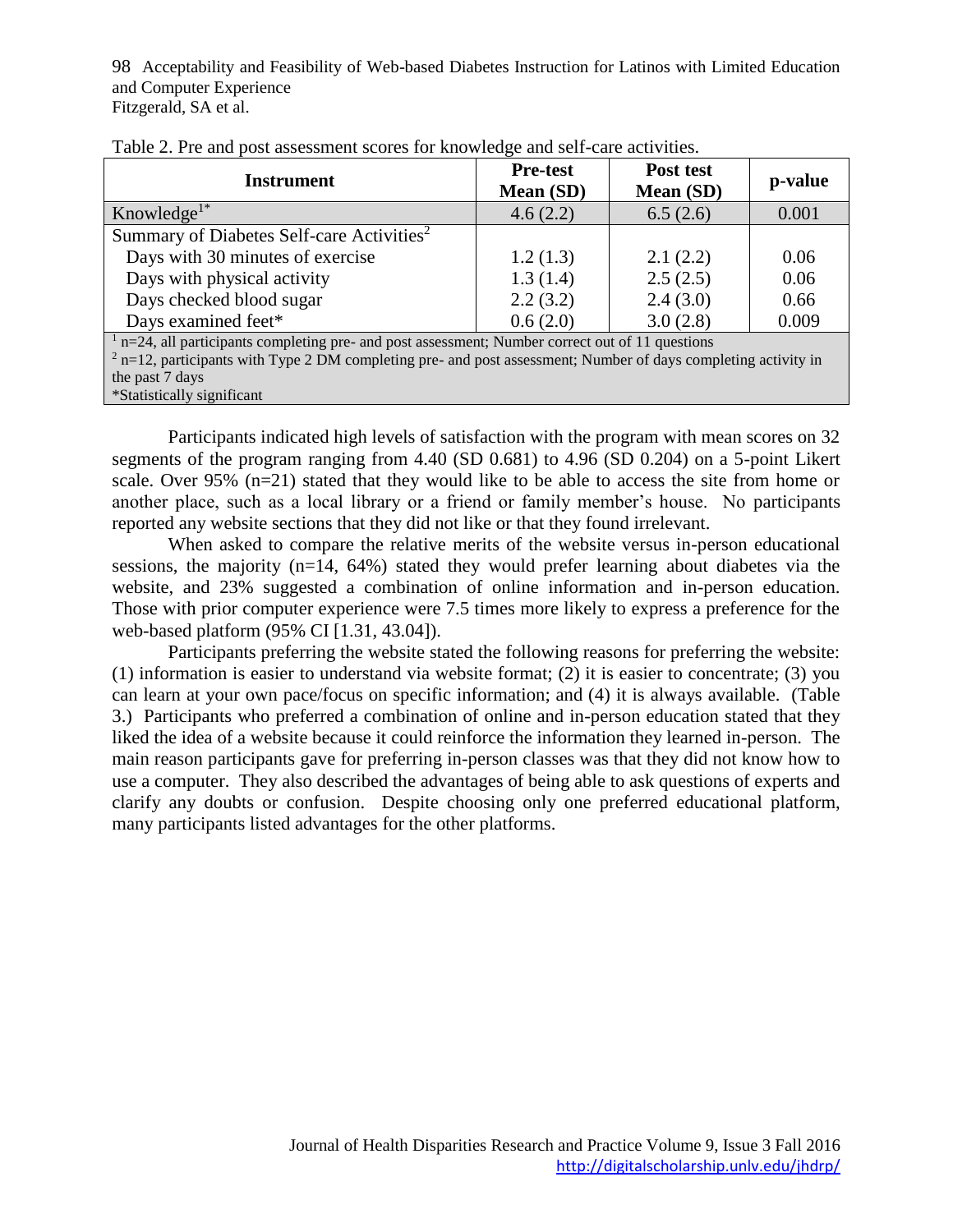| Table 3. Advantages of a web-based diabetes educational platform |  |  |  |
|------------------------------------------------------------------|--|--|--|
|                                                                  |  |  |  |

| radio 9. Travaniagos or a wob based diabetes educational platform<br><b>Advantages of Web site</b>                                                                                                                                                                                                               | <b>Frequency</b> |  |
|------------------------------------------------------------------------------------------------------------------------------------------------------------------------------------------------------------------------------------------------------------------------------------------------------------------|------------------|--|
| Information is easier to understand via Web site format<br>"Face-to-face classes give me written information, but I rarely read it, and it<br>usually is not clear."<br>"The page is more understandable."<br>"The videos help people understand and learn about diabetes. You have to<br>see it to believe it.' | 11               |  |
| <b>Easier to concentrate</b><br>"On the webpage, you can concentrate more on what you are watching and<br>hearing."<br>"It's hard to keep tracking during classes."                                                                                                                                              | 5                |  |
| Can learn at your own pace/focus on certain information<br>"I can go back and forth as many times as I want."<br>"When I don't understand something easily the first time, I can go back and<br>access the videos and/or content and review it."                                                                 | 5                |  |
| Always available $(n=4)$<br>"If I have doubts, I can always consult the page."<br>"I can review the information anytime I want."                                                                                                                                                                                 | 4                |  |
| Note: Many participants reported more than one advantage of the web-based platform.                                                                                                                                                                                                                              |                  |  |

# **DISCUSSION**

Spanish-speaking members of the Latino community indicated high levels of satisfaction with the *Juntos Controlamos la Diabetes* website and demonstrated significant improvements in diabetes knowledge after navigating the site. The majority of participants indicated a preference for web-based education over traditional classroom programs or at least indicated a desire to use web-based instruction as an adjunct to classroom education.

This web-based instruction was particularly popular among participants with prior computer experience. This finding is consistent with the growing popularity of the internet as a source of health information (Lopez et al., 2013; Reininger et al., 2013), but many Latinos are on the wrong side of the digital divide. While use of cell phones and text messaging are increasing rapidly among Latinos, use of the computers and the internet continues to lag behind, particularly among Spanish speakers and the middle-aged and older Latinos most likely to be afflicted by diabetes (Collins, et al., 2014). This Web site, as designed, can be used on a smart phone, but development of an application containing this information specific to smart phones seems warranted. Nevertheless, this study showed that with minimal support, participants can successfully access important information from the web, even if they have had minimal experience with using computers in the past.

Prior to the launch of this study, community members voiced concerns that many of our target audience would have limited experience in using computers. Consequently, we chose to conduct this study in a computer lab where we could provide basic technical assistance to participants who had never used a computer before. This setting could be ideal for use by *promotores* or community health workers engaged in educational program in the community (Cupertino et al., 2015). With the support of the core educational materials on the web, *promotores* could focus less on educational content and more on issues related to computer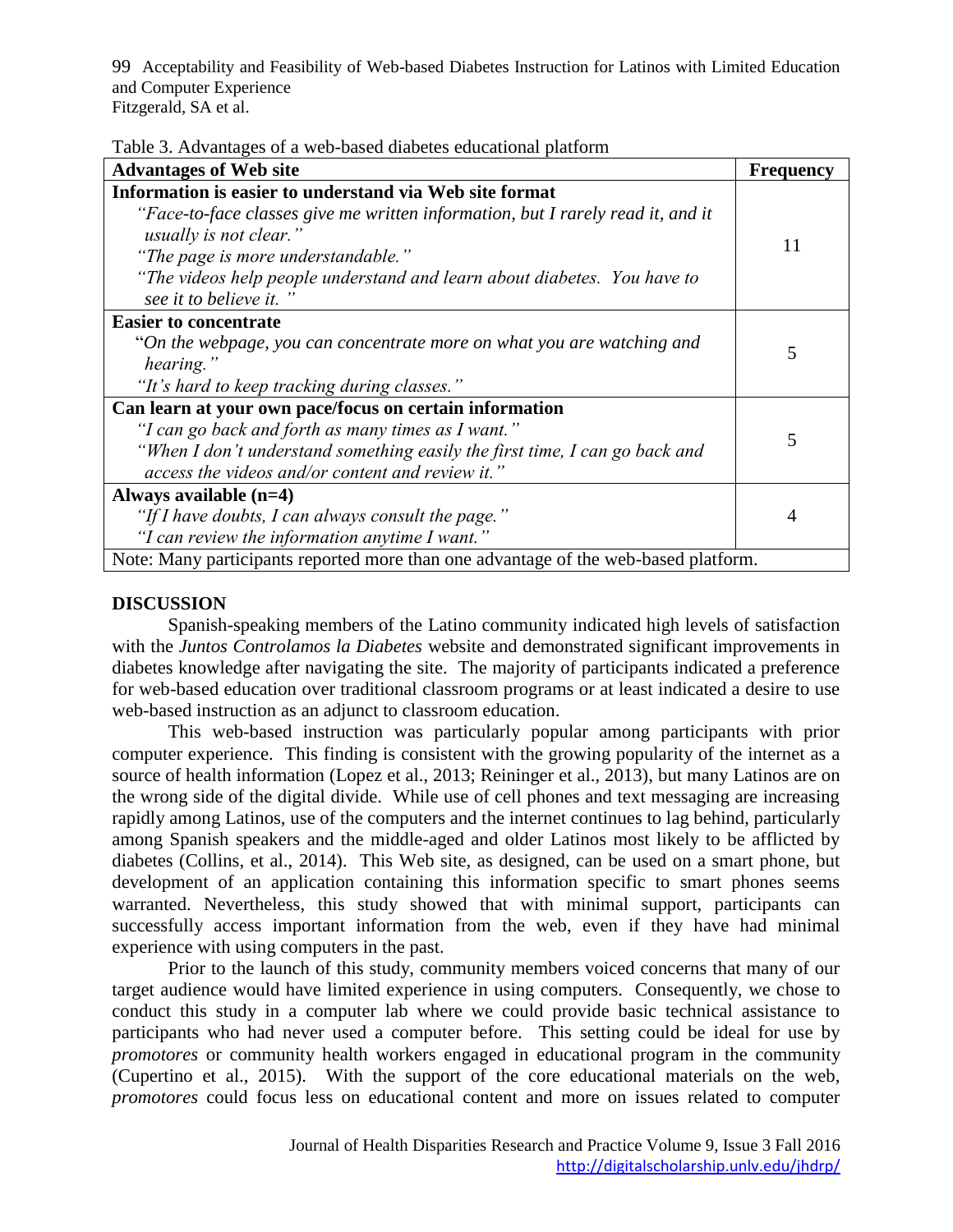literacy or navigation to resources in the community. An interesting side benefit of a program like this is the potential to help lower the digital divide  $-$  a divide that becomes increasingly important as more and more information is placed on the web (Lopez et al., 2013).

This study was limited by a small sample size that precluded us from looking more closely at differences between those with and without prior computer experience. Additional studies with larger sample sizes are warranted. We also limited this study to time spent on the website in the computer lab and cannot address how participants might engage with the website outside of a controlled setting. It is also important to note participants were not asked if they had received in-person education in the past, so it is unknown how many participants preferring Web site education had received in-person education.

Participants in this study showed improved knowledge and self-care activities after viewing the website, which demonstrates the potential for an online learning platform to improve diabetes outcomes. Longitudinal studies with larger sample sizes are warranted to further investigate long term knowledge and outcome improvement. Additionally, it would have been beneficial to examine these outcomes between those with diabetes, caregivers, and those at risk for diabetes, as well as how outcomes might have differed by length of time spent browsing the Web site. However, due to small subsamples, this seems unjustified.

Of note, we did not limit this study solely to patients with diabetes. Indeed, we think one of the major advantages of a web-based training program is potential to expand diabetes to caregivers, family members and others in the community with a vested interest in diabetes management and control, as it has been shown that involving family members can help improve health behaviors and chronic health outcomes among this population (Shepherd-Banigan et al., 2014).

## **CONCLUSION**

This study showed that use of a web-based, classroom-delivered diabetes education program is feasible and acceptable for Spanish-speaking Latinos and offers the potential to not only increase diabetes knowledge, but also to improve 'computer-literacy' and bridge the digital divide. This study lays a foundation for future work including efforts to see how this or other websites could be used by promotores or community health workers or used to supplement inperson education classes. Indeed, a website such as this might support 'flipped classrooms' (Young, et al., 2014) or other educational models that incorporate opportunities for more active learning.

## **ACKNOWLEDGEMENTS**

We are grateful for the recommendations and clinical expertise contributed to this trial by Miriam Muñoz, Andros Garcia Saldivar, Adam Garcia, Alejandro Guitierrez Ocampo, Cara Katzer, Ann Walker, Sweta Anil Patel, and Johana Bravo.

## **REFERENCES**

American Association of Diabetes Educators. (2013). Standards of Medical Care in Diabetes. *Diabetes Care, 36*(1), S11-S66.

Centers for Disease Control (2014). *National Diabetes Statistics Report.* Retrieved from http://www.cdc.gov/diabetes/pubs/statsreport14/national-diabetes-report-web.pdf.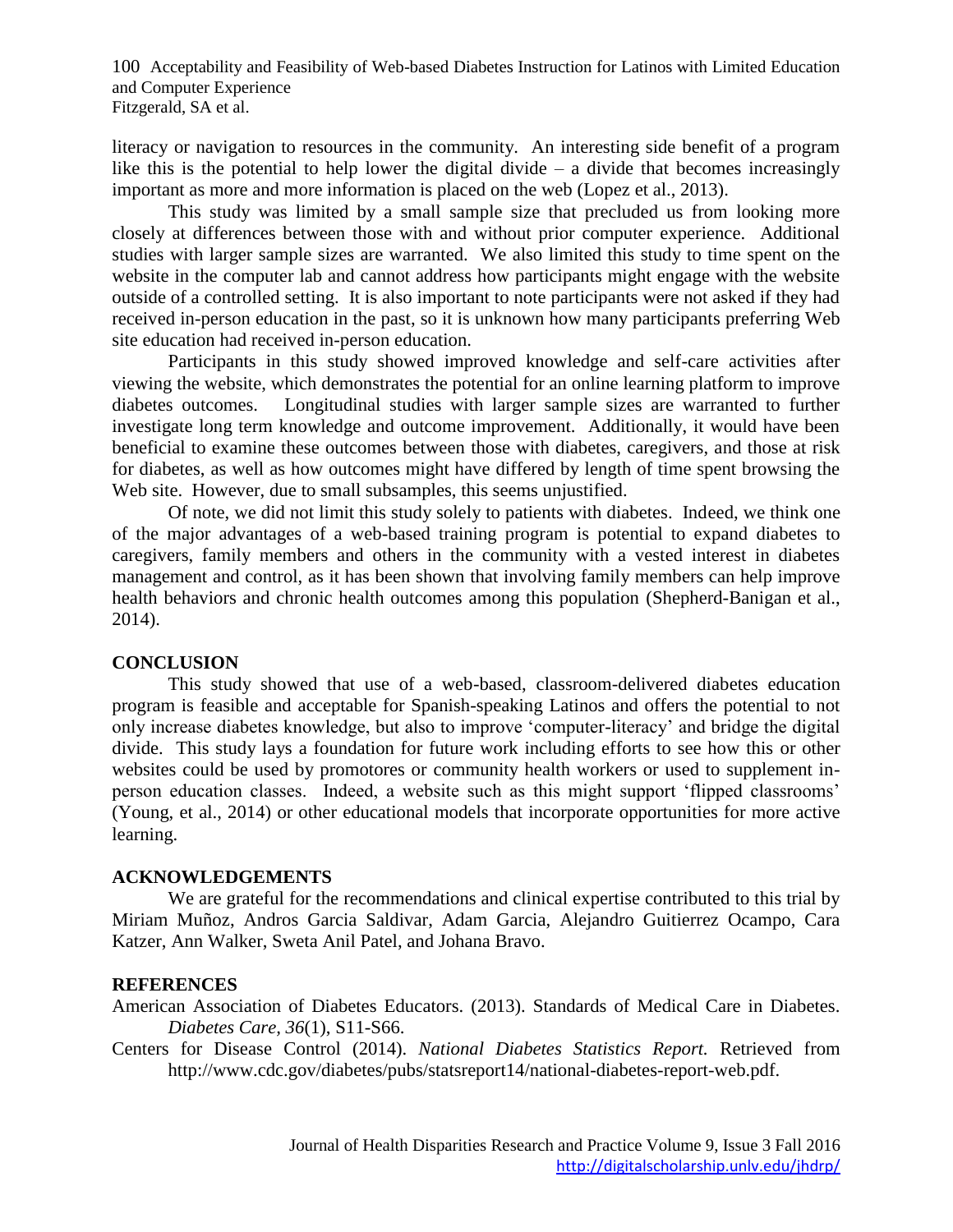- Collins, G. S., Mughal, S., Barnett, A. H., Fitzgerald, J., & Lloyd, C. E. (2011). Modification and validation of the Revised Diabetes Knowledge Scale. *Diabet Med, 28*(3), 306-310.
- Collins, T. C., Dong, F., Ablah, E., Parra-Medina, D., Cupertino, P., Rogers, N., & Ahlers-Schmidt, C. R. (2014). Text messaging to motivate exercise among Latino adults at risk for vascular disease: a pilot study, 2013. *Prev Chronic Dis, 11*, E192.
- Cupertino, A. P., Saint-Elin, M., de Los Rios, J. B., Engelman, K. K., Greiner, K. A., Ellerbeck, E. F., & Napoles, A. M. (2015). Empowering promotores de salud as partners in cancer education and research in rural southwest kansas. *Oncol Nurs Forum, 42*(1), 15-22.
- Fitzgerald, J. T., Funnell, M. M., Hess, G. E., Barr, P. A., Anderson, R. M., Hiss, R. G., & Davis, W. K. (1998). The reliability and validity of a brief diabetes knowledge test. *Diabetes Care, 21*(5), 706-10.
- Fitzgerald, S. A., Alejandro Gutierrez Ocampo, Kenia Yazmin Reyna Blanco, Virginia Lewis, A.Paula Cupertino, Edward F. Ellerbeck. (2013). Addressing the needs of Latinos with Type 2 diabetes through online patient education. *Comput Inform Nurs, 32*(9),451-7.
- Free, C., Phillips, G., Galli, L., Watson, L., Felix, L., Edwards, P., Patel, V., Haines, A. (2013). The effectiveness of mobile-health technology-based health behaviour change or disease management interventions for health care consumers: a systematic review. *PLoS Med, 10*(1), e1001362.
- Funnell, M. M., Brown, T. L., Childs, B. P., Haas, L. B., Hosey, G. M., Jensen, B., Weiss, M. A. (2012). National standards for diabetes self-management education. *Diabetes Care, 35 Suppl 1*, S101-8.
- Garcia, A. A., Zuniga, J., Reynolds, R., Cairampoma, L., & Sumlin, L. (2014). Evaluation of the Spoken Knowledge in Low Literacy in Diabetes Scale for Use With Mexican Americans. *J Transcult Nurs. 26*(3),279-86.
- Harris, P. A., Taylor, R., Thielke, R., Payne, J., Gonzalez, N., & Conde, J. G. (2009). Research electronic data capture (REDCap)--a metadata-driven methodology and workflow process for providing translational research informatics support. *J Biomed Inform, 42*(2), 377-81.
- Krishna, S., & Boren, S. A. (2008). Diabetes self-management care via cell phone: a systematic review. *J Diabetes Sci Technol, 2*(3), 509-17.
- Krishna, S., Gillespie, K. N., & McBride, T. M. (2010). Diabetes burden and access to preventive care in the rural United States. *J Rural Health, 26*(1), 3-11.
- Lopez, M.H., Gonzalez-Barrera, A., Patten, E. (2013). Closing the Digital Divide: Latinos and Technology adoption: Pew Research Center. Retrieved from http://www.pewhispanic.org/2013/03/07/closing-the-digital-divide-latinos-andtechnology-adoption/
- Merck & Co, Inc. (2011). Conversation Map Program Overview. Retrieved from http://educator.journeyforcontrol.com/diabetes\_educator/conversation\_map/
- Peña-Purcell, N. (2008). Hispanics' use of Internet health information: an exploratory study. *J Med Libr Assoc 96*(2), 6.
- Ramadas, A., Quek, K.F., Chan, C.K., Oldenburg, B. Web-based interventions for the management of type 2 diabetes mellitus: a systematic review of recent evidence. *Int J Med Inform, 80*(6),389-405.